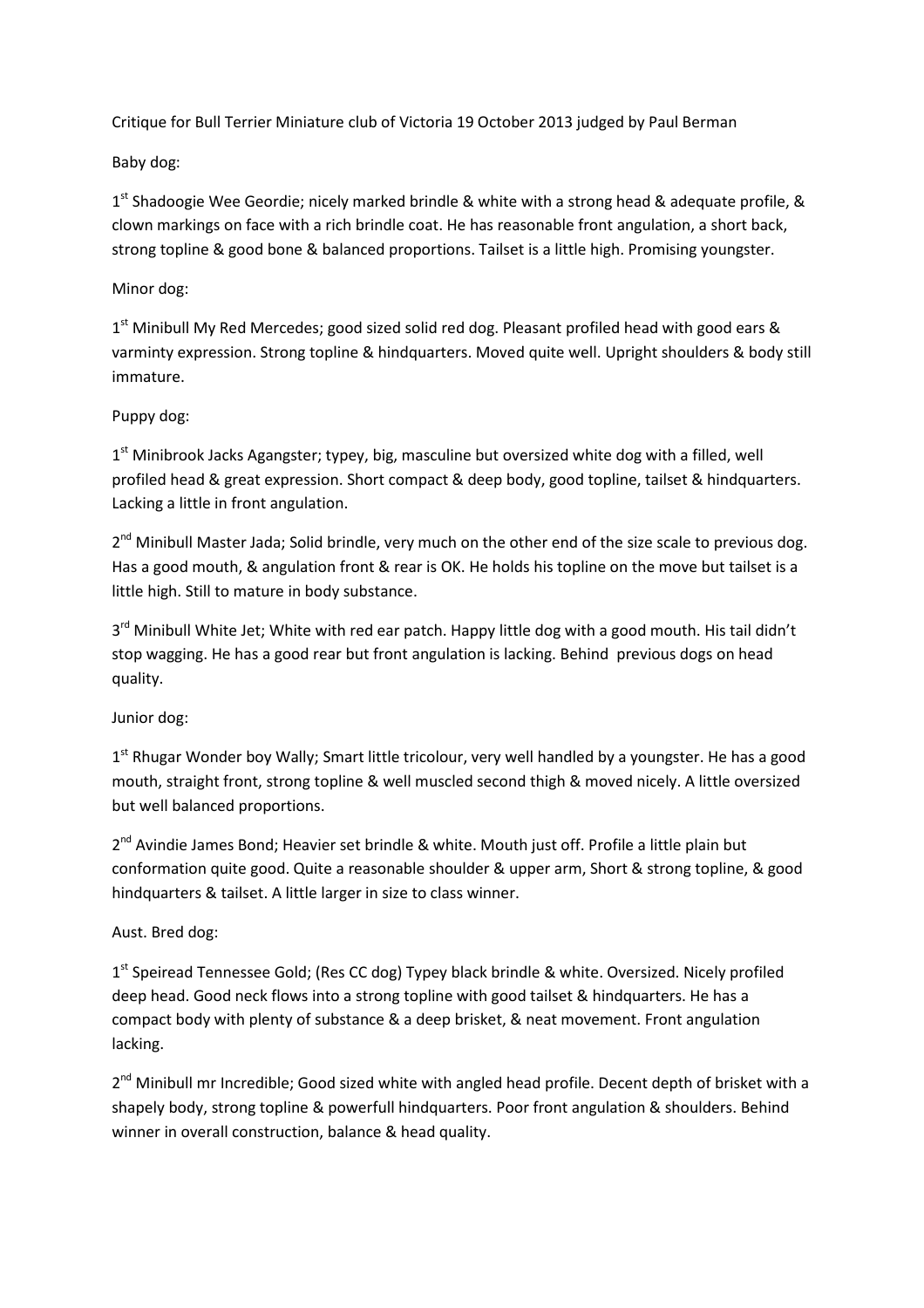3<sup>rd</sup> Minibull Mercedes; Another dog of good size. Red & white with balanced proportions. Happy little fellow & showed his head off. A little light in bone & not as good in rear as 2<sup>nd</sup> placed dog. Not the best in shoulder.

# Open dog:

1<sup>st</sup> Kahmins Harvest Moon; Typey brindle & white boy, a little oversized but with a good length of neck flowing into a nice wither, strong topline, short, substantial & shapely body, good tailset & hindquarters. His showy nature accentuates his neat movement, & his head is well filled with a pleasant profile & good mouth. Soulders & upper arm short & steep but he maintains a quality outline (CC dog & RUBIS)

# Baby bitch:

1<sup>st</sup> Willown Maggie May; Well constructed solid brindle girl with a fine white blaze. A bit of a handful for her young handler but she had lots of fun. Has a strong head, reasonable shoulders & upper arm, & a straight front. Her body is a little longcast but has good shape, a strong topline & hindquarters & is a nicely made package.

2<sup>nd</sup> Speiread Zilch Zero Nada; Close decision between these 2 babies. This one is a short backed & compact flashy black brindle & white. Hasn't the shoulder, upper arm & front construction of the winner, but has a shorter back , shapely body, good hindquarters, a pleasant, feminine head & presents a classy outline.

# Puppy bitch:

 $1<sup>st</sup>$  Sariluda a Flash of Sunshine; High quality white girl with a brindle eyepatch. She has a strong feminine head with adequate profile. Mouth is just off. Typey body with plenty of shape & substance, a good length of neck that flows into a short strong topline & good tailset, finished off with good hindquarters. She has great depth of brisket & plenty of spring of rib. Just oversized & hasn't the best shoulders & upper arm.

## Junior bitch:

1<sup>st</sup> Karmins Orchyd Moon; (Res CC) Flashy, high quality, white with a black brindle ear. Has a short but smooth profiled head & undershot mouth. Good length of neck, decent shoulders & reasonable length of upper arm, a good strong topline, lovely body shape & good depth of brisket. Hindquarters are also quite good & she presents a classy & compact package.

2<sup>nd</sup> Rhugar Burnt Amber; pretty, well made red & white with good body shape, nice straight front, well angulated rear with good second thigh, & a pleasant profiled head. Front angulation is average & not as short in back as the class winner.